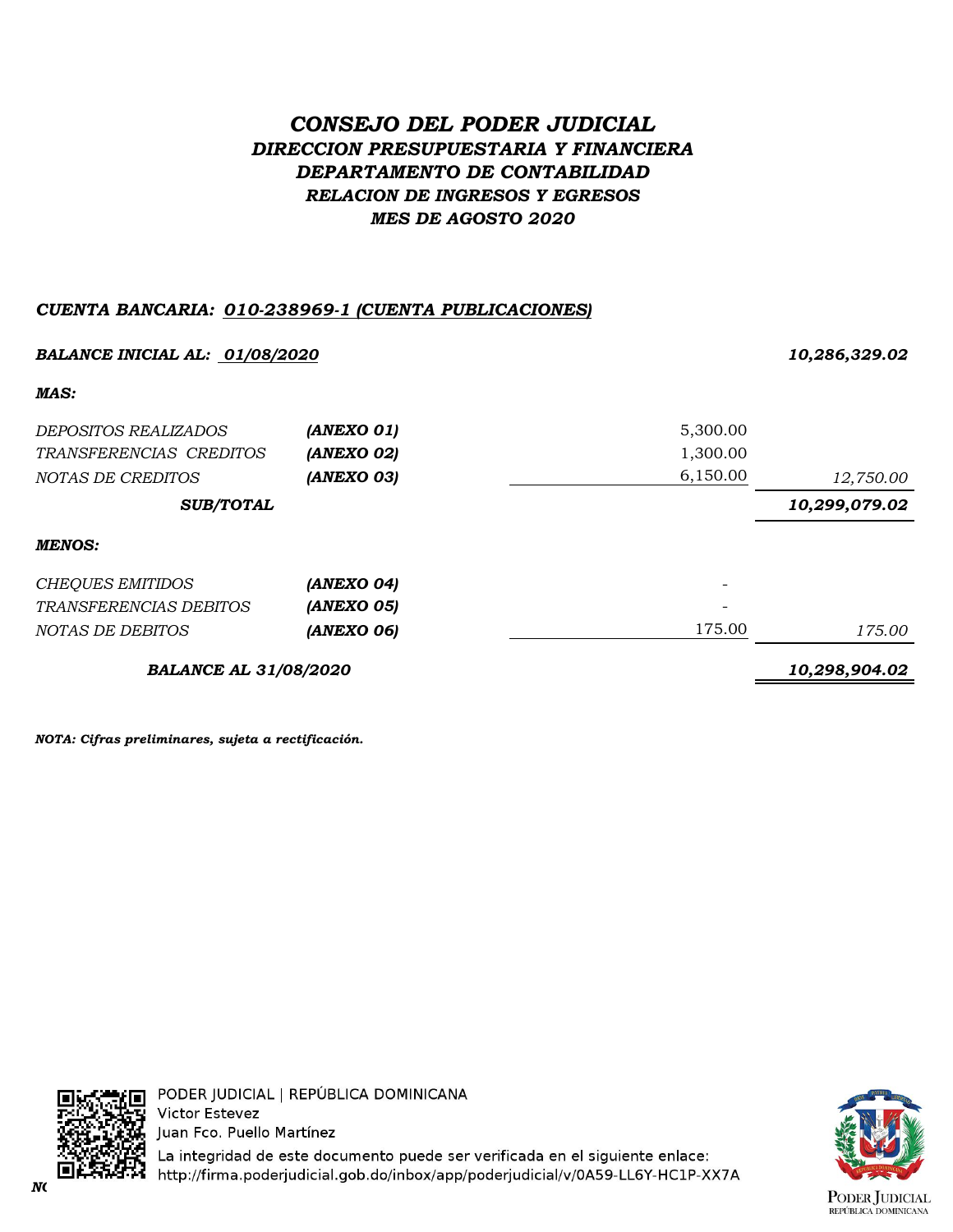# *CONSEJO DEL PODER JUDICIAL DIRECCION PRESUPUESTARIA Y FINANCIERA DEPARTAMENTO DE CONTABILIDAD RELACION DE INGRESOS Y EGRESOS MES DE AGOSTO 2020*

*ANEXO 01*

## *RELACION DE DEPOSITOS REALIZADOS MES DE AGOSTO 2020*

| <b>FECHA</b>      | NUM. | <b>DESCRIPCION</b>                                   | <i><b>VALOR RDS</b></i> |
|-------------------|------|------------------------------------------------------|-------------------------|
| <i>18/08/2020</i> | 2444 | EXPEDICION CERTIFICACION                             | 1,000.00                |
| 21/08/2020        | 2445 | VENTA PUBLICACIONES JUDICIALES P. J. DE MONTECRISTI. | 4,300.00                |
| TOTAL RD\$        |      | 5,300.00                                             |                         |

*ANEXO 02*

#### *RELACION DE TRANSFERENCIAS CREDITOS MES DE AGOSTO 2020*

| <b>FECHA</b>      | NUM. | <b>DESCRIPCION</b>          | <b>VALOR RD\$</b> |
|-------------------|------|-----------------------------|-------------------|
| <i>03/08/2020</i> | 79   | EXPEDICION DE CERTIFICACION | 500.00            |
| <i>03/08/2020</i> | 80   | EXPEDICION DE CERTIFICACION | 300.00            |
| <i>12/08/2020</i> | 81   | EXPEDICION DE CERTIFICACION | 500.00            |
|                   |      | TOTAL RD\$                  | 1,300.00          |

*ANEXO 03*

## *RELACION NOTAS DE CREDITOS MES DE AGOSTO 2020*

| <b>FECHA</b>      | NUM.       | <b>DESCRIPCION</b>                        | <b>VALOR RD\$</b> |
|-------------------|------------|-------------------------------------------|-------------------|
| 31/08/2020        | 197        | CERTIFICACION DE JURAMENTACION DE ABOGADO | 3,000.00          |
| <i>31/08/2020</i> | 198        | CERTIFICACION DE JURAMENTACION DE NOTARIO | 1,500.00          |
| <i>31/08/2020</i> | 199        | CERTIFICACION DE JURAMENTACION DE ABOGADO | 350.00            |
| 31/08/2020        | <i>200</i> | <i>VENTAS PUBLICACIONES JUDICIALES</i>    | 1,300.00          |
| TOTAL RD\$        |            | 6,150.00                                  |                   |